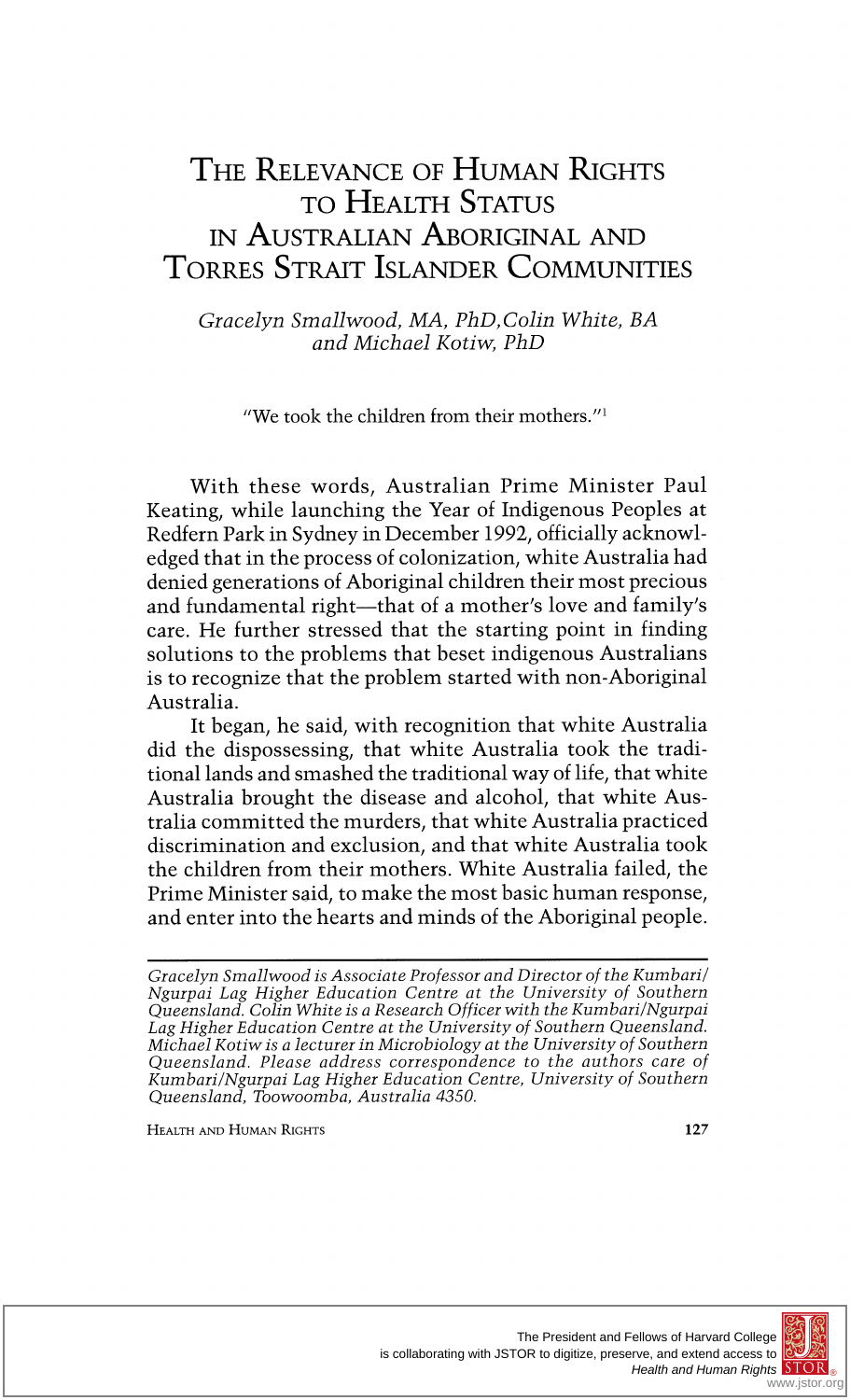#### **Already in 1984, Thompson, wrote:**

**The health status of Australia's Aborigines is far inferior to that of non-Aboriginal Australians. The factors underlying this low standard of health are complex, but relate to the gross social inequality experienced by Aborigines, even today. The social inequality, characterized by extreme socio-economic deprivation and relative powerlessness, is the end result of the European occupation of Australia, which caused Aboriginal depopulation and dispossession.2** 

## **And the World Health Organization at its 1978 Alma-Ata conference had declared that:**

**Health cannot be attained by the health sector alone. In developing countries in particular, economic development, anti-poverty measures, food production, water, sanitation, housing, environmental protection all contribute to health and have the same goal of human development.3** 

**Yet, still today in Australia, poor coordination of collaboration between government departments has often meant that issues such as health, housing, education, welfare, and employment are treated as separate issues rather than being seen as integral to the totality of health and well-being. Further, as Ekermann, et al point out, ill health occurs when basic human needs are not met and health for Aboriginal people cannot be disassociated from self-determination, land rights, and "cultural vitality."4 Moreover, health cannot be**  neatly divided in to "wellness" and "illness" or mental and **physical aspects. In a holistic approach, all factors that can impinge on health are considered interrelated.** 

# **Where are the Children?**

**As a child my father was playing in the Burdekin region when he was picked up by government authorities and sent to Palm Island, where he was raised by my grandparents. This reserve was notoriously known as a punishment settlement where 40 different clans were forced to live as one under the Aboriginal Protection Act. As Fourmile has recollected, "We used to all line up regimentally and start raking up leaves and sticks with our fingers, down on our hands and knees. We were just treated like animals."7**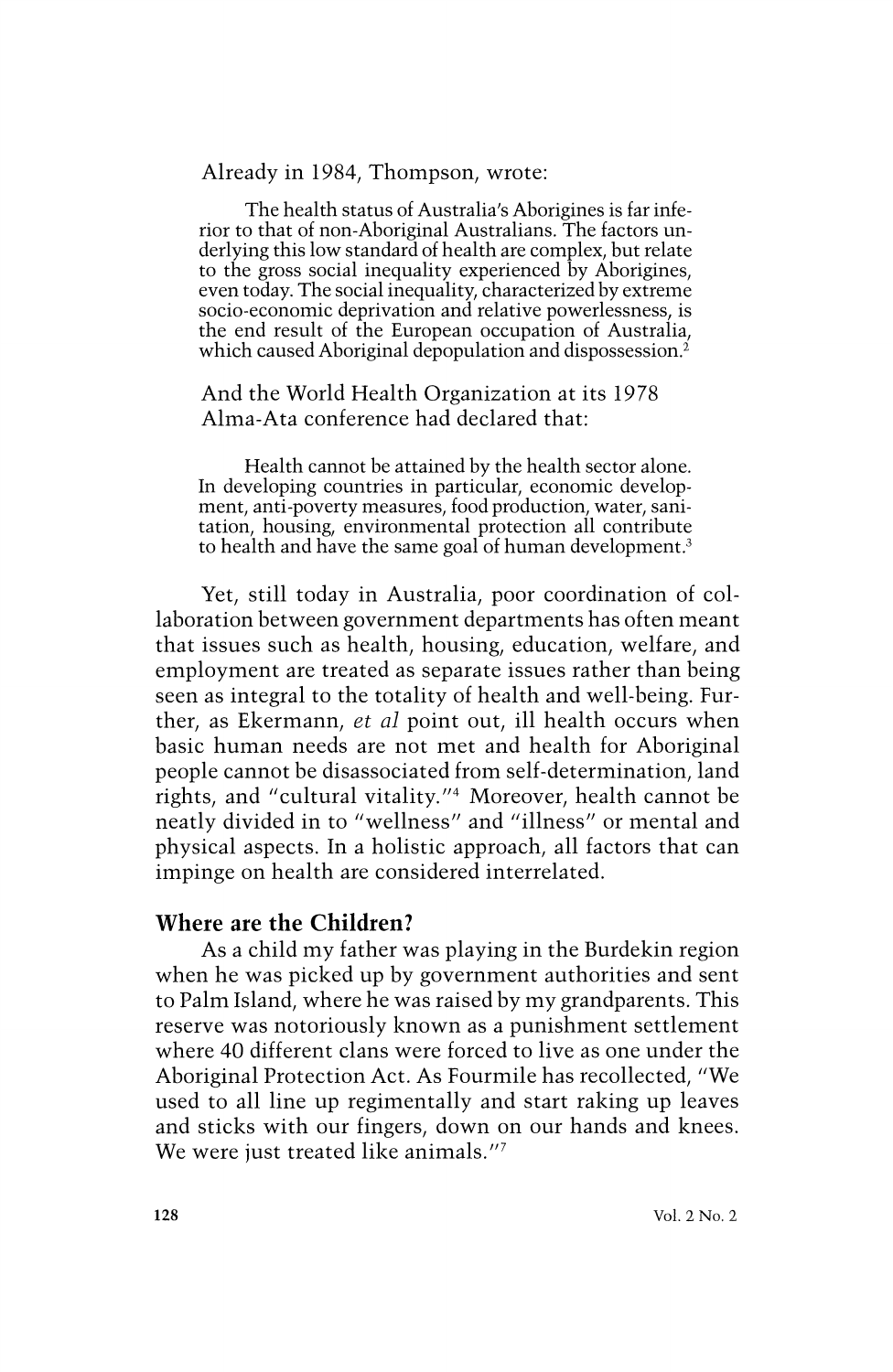**My father recalled the dormitories where young children had to sleep, as well as work very hard, long hours without pay. It was government policy for any half-caste children to be taken away from their families and many did not return. In 1957, my grandfather was one of six men who went on a hunger strike on Palm Island protesting for better conditions. All six were handcuffed, chained and separated from their families and sent to other reserves in Queensland. My grandmother is still alive today, with these memories.** 

**Between 1883 and 1969, more than 5,300 Aboriginal and Torres Strait Islander children were sent to Cootamundra girls training school and Kinchele boys home near Kempsey in New South Wales (NSW), where they were given training as domestics and farmhands. It has been estimated that one in every seven Aboriginal children was taken from their families during this century, while the figure for white children was about one in 300. Swan notes:** 

**Light-skinned children were forcibly removed from their darker parents and later this special treatment was extended to include the removal of children from rural towns and reserves as well. Among others, Aborigines have described this policy as a systematic attempt at cultural genocide, which has been the background for many years of horrific memories, distress and mental health problems that continue to this day.8** 

**A 1995 publication by the Aboriginal Legal Service of Western Australia, Telling our Story, documents the histories of some 600 children or their relatives, who were directly affected by assimilationist policies pursued by a succession of governments in that state.9 Similar stories could be documented for every state in Australia. The report contends that "Aboriginal people who were removed from family and culture had their fundamental human rights in regard to association with land, family, tribe and culture violated and that religious organizations or orders were often complicit in successive governments' breaches of fundamental human**  rights."<sup>10</sup>

### **The Australian Genocide Convention Act of 1949**

**The United Nations Convention on the Prevention and Punishment of the Crime of Genocide (UNGC hereafter) was HEALTH AND HUMAN RIGHTS 129**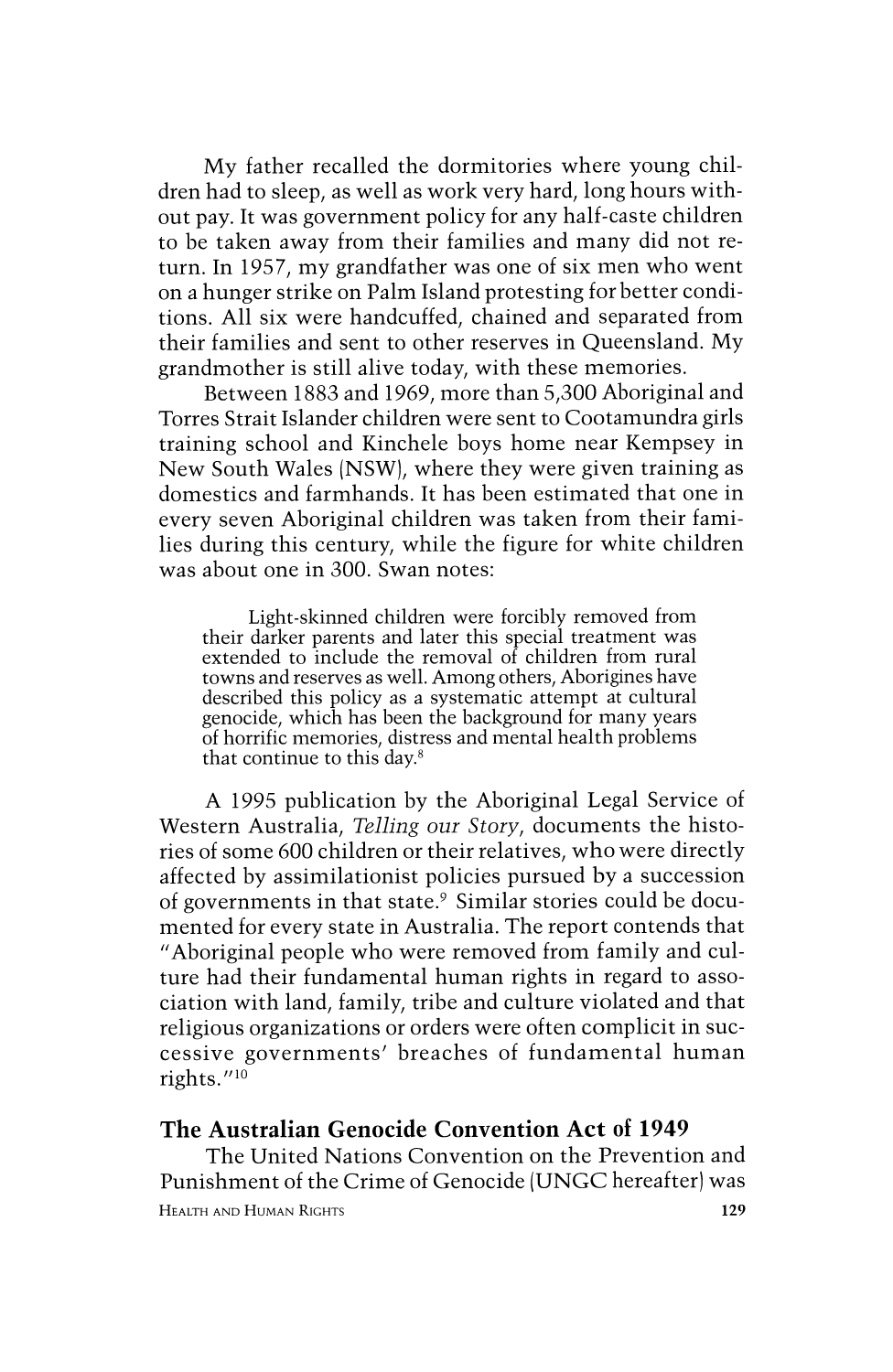**adopted by the General Assembly of the United Nations on December 10, 1948, and was ratified by the Australian government on July 8, 1949. Article 2 of the Convention defines genocide as: "any of the following acts committed with intent to destroy, in whole or in part, any national, ethical, racial or religious group, such as:** 

- **a) killing members of the group;**
- **b) causing serious bodily or mental harm to members of the group;**
- **c) deliberately inflicting on the group conditions of life calculated to bring about its physical destruction in whole or in part;**
- **d) imposing measures intended to revert births within the group; and forcibly**
- **e) transferring children of the group to another group."5**

**The Australian parliament passed the Genocide Convention Act in 1949 and, while this Act approved ratification of the UNGC and replicates nearly all provisions of it, it did not make breaches of the UNGC or breaches of the identical provisions of the Act enforceable by prosecution in the domestic courts of Australia.6 Given that the forced removal of Aboriginal and Torres Strait Islander children continued well into the 1960s, it is indeed fortunate for many bureaucrats and local governments that breaches of the Act were not enforceable by prosecution.** 

#### **Equal Rights? Equal Status? Equal Health?**

**In 1967 Australian indigenous peoples were accorded recognition by the government as "legitimate" human beings**  and granted citizenship rights—even though evidence sug**gests that Aboriginal people have occupied Australia for over 40,000 years. Based on past neglect, local governments have attempted to redress many of the inequalities imposed upon Aboriginal culture and society during the period of dispossession and repression. Countless costly inquiries have been conducted from the early 1970s to this day, examining areas such as education, health, housing, employment, incarceration, deaths in custody, and social justice issues.**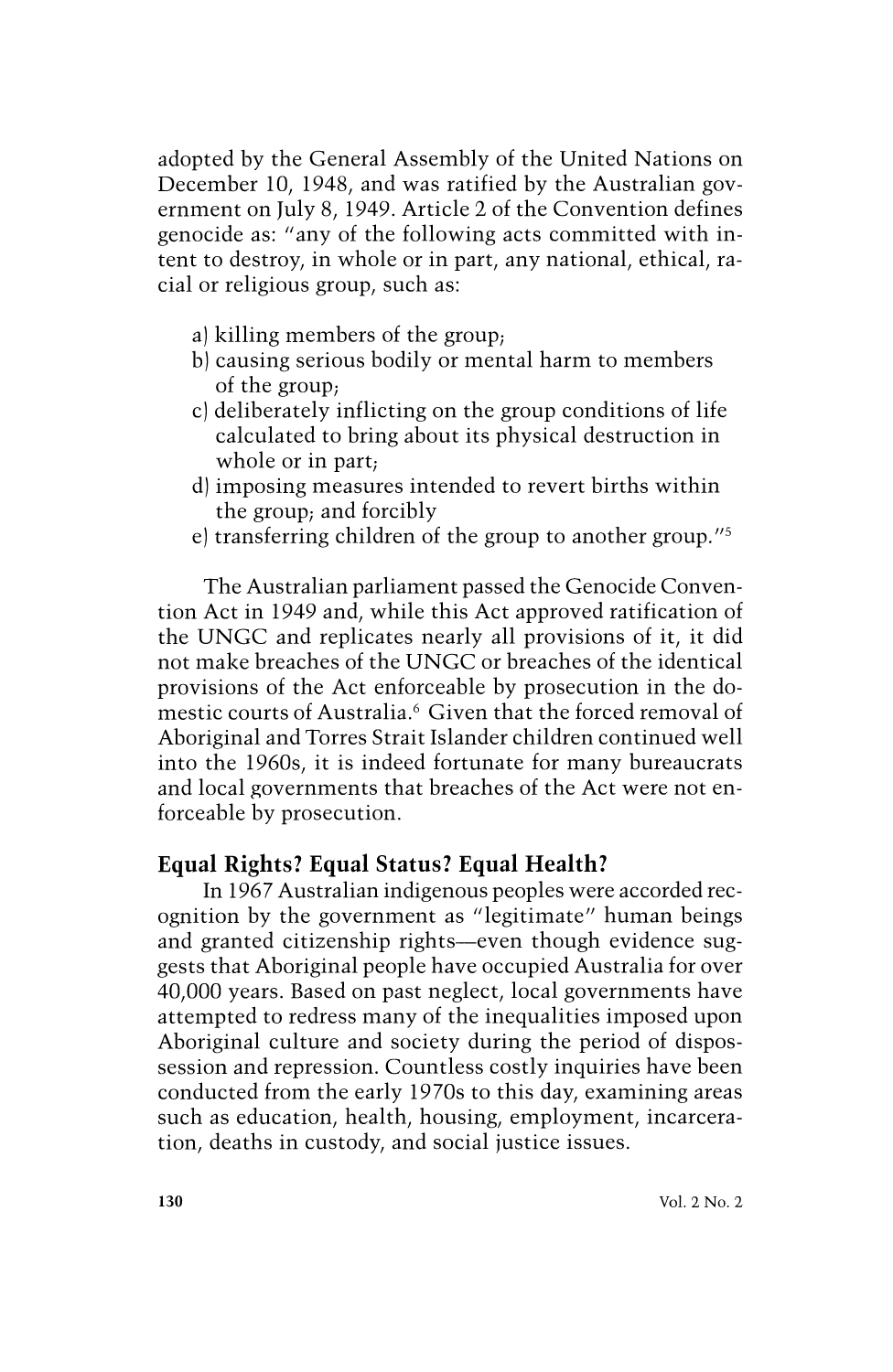**Despite the many findings and recommendations emanating from these inquiries, little has been achieved in improving the situation of Aboriginal people, and many still live in appalling conditions. Paternalism rather than genuine consultation appears to be the preferred strategy for dealing with indigenous issues. Aboriginal and Torres Strait Islander people are constrained by bureaucratic regulations and procedures that deny the right to self-determination or a real voice on matters pertaining to the survival of our culture. Aboriginal views and opinions in many vital areas are often put in the too hard category or not taken seriously because of constant negative stereotyping in mainstream society. Reid and Lupton state that: "Fourth World communities are characterized by their experience of being colonized, or of being a minority in relation of the dominant, encompassing state. Many have been forced to assimilate, losing most of their**  land their economic base, and therefore their autonomy.<sup>"11</sup> **And, Thompson states that "by virtually every health status measure, the health of Aboriginal people is much worse than that of other Australians. ''2** 

**Statistics provided indicate that Aboriginal mortality is roughly two to four times that of the total Australian population and that Aborigines can expect to live many years less than other Australians (males 12 to 20 years less, and females four to 21 years less). Similarly, the mortality of Aboriginal infants remains approximately three times higher than that of non-Aboriginal Australians, with Aboriginal maternal mortality still three to five times that of other Australians.** 

**Ring acknowledges the tremendous improvement in children's health since the 1970s when the ratio of Aboriginal and Torres Strait Islander mortality for young children was eight to 10 times than of whites. This rate has subsequently been reduced to two to three times that of the general population. During the same period however, "inequalities in the health of adults have stayed the same or increased somewhat in males and increased dramatically in females.''13 Further, Ring contends: "Today an Aboriginal and Torres Strait Islander male in his forties has a risk of dying that is nine times that of his white counterpart and a woman in her thirties has a risk of dying that is 12 times that of her white counterpart.. .These are the peaks but for much of adult life**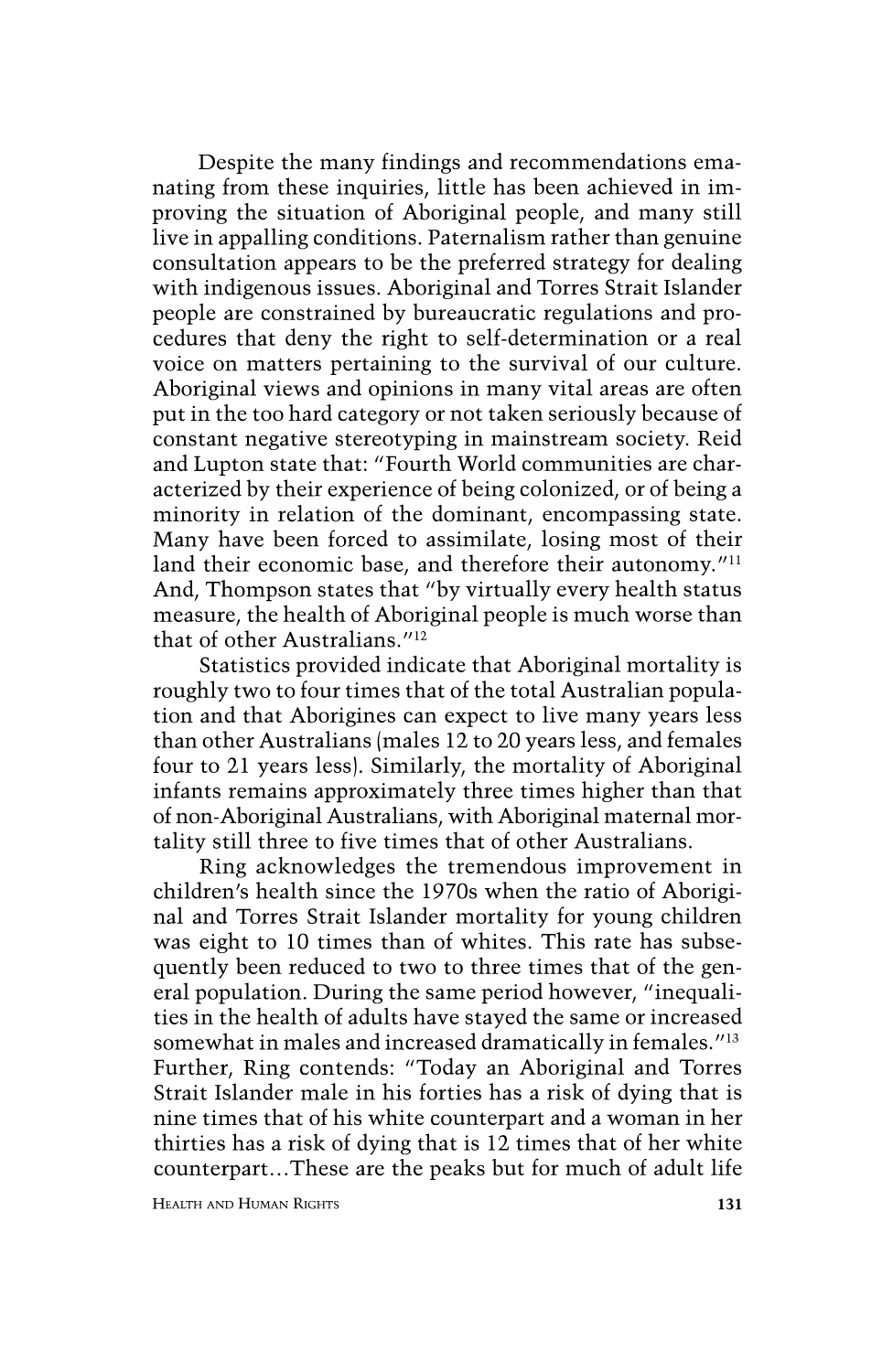**the differentials are four, six or more. In fact it is difficult to find any population in the world for whom statistics are available that have adult death rates at the level of Australian**  Aboriginal.<sup>"14</sup>

**In an open letter to the Australian Journal of Public Health, Ring also states that "the expectations of life for Indian populations in Canada and the United States and for Maoris in New Zealand are at least 10 years more than for Australian Aborigines, an enormous difference."'5** 

**He notes that on an international scale, the World Bank Report shows that there has been enormous improvement in adult mortality over the last 30 to 40 years and that improvements have occurred no matter what the disease pattern or the political system of the countries concerned. From these observations, he contends that no one can argue that it is not possible to make sizable and rapid improvements in the health of indigenous populations. The real question is: why this has not occurred in Australia when it has in other comparable countries?** 

**Pondering what is different about Australia and why our indigenous population has not experienced the gains seen in New Zealand and North America, Ring offers a range of reasons. First he contends that:** 

**Our history of forcible relocation, of separation of children from families and most importantly, of defining an explicit role for the Aboriginal population within Australian society, is much more recent. We have lagged up to 100 years behind New Zealand, for example, in according our indigenous population the vote, in training indigenous doctors, and in defining strategies for improving the health of the indigenous population.'6** 

**Second, he contends that the last 20 years has been a period of "duck-shoving" between the Commonwealth and the states, in terms of responsibility for Aboriginal health. According to him, the general response of local governments until well into the 1980s has been to avoid spending any of their own money on Aboriginal health, because in principle the Commonwealth has responsibility for Aboriginal affairs.** 

**He offers other reasons, too, including the lack of concerted attention to infrastructure issues such as land, housing, water supply, education, and income. He further states 132 Vol. 2 No. 2**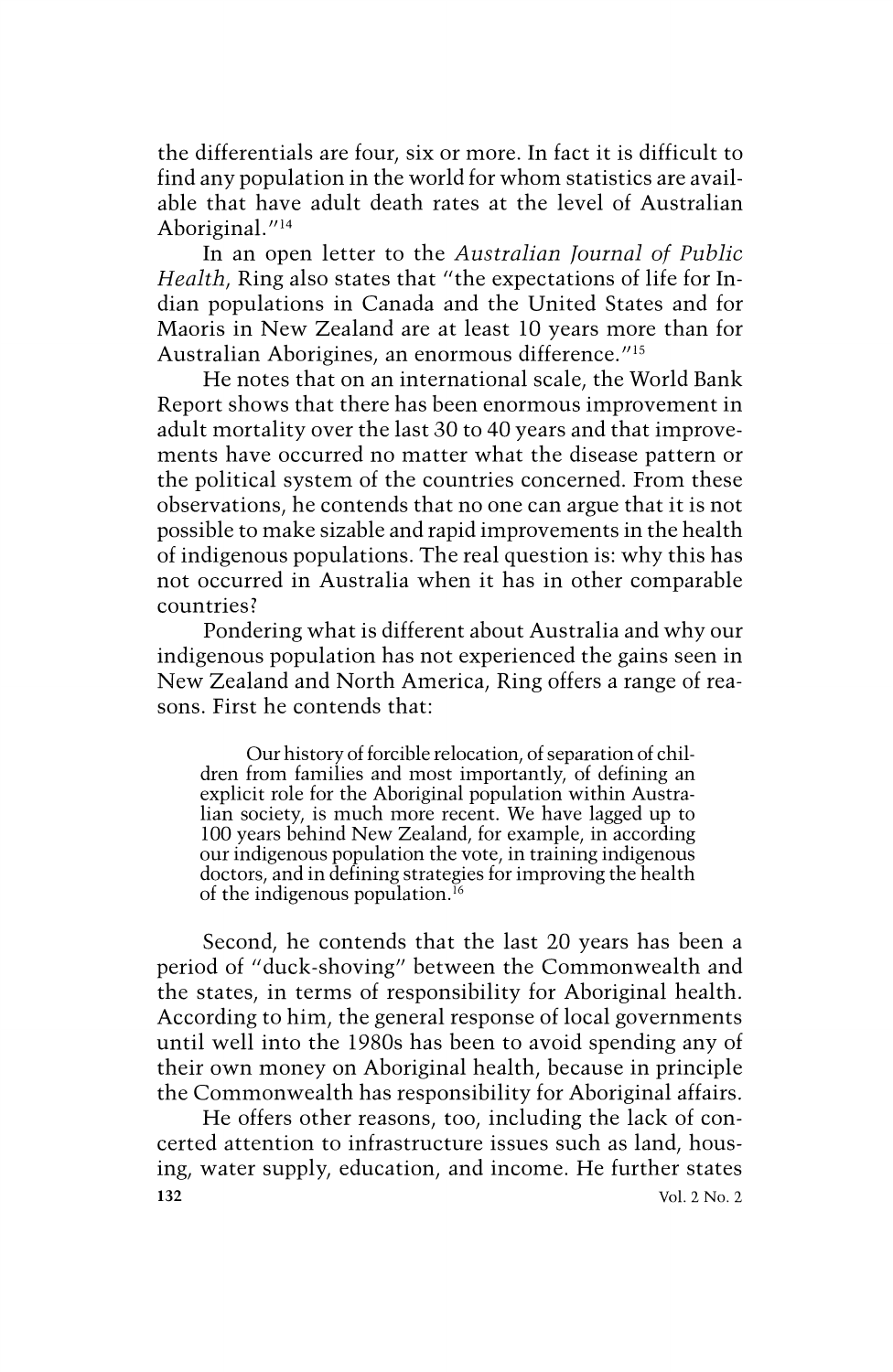**that despite the higher levels of illness and need for services for Aboriginal and Torres Strait Islander people, the rate of spending on Aboriginal health has been lower than for the rest of the Australian population.** 

**The NSW Aboriginal Mental Health Report states unequivocally:** 

**The underlying causes of the physical and emotional ill-health prevalent in Aboriginal communities lie in the continuing social, political and economic disadvantage that Aboriginal people experience. Until this disadvantage isaddressed through political and social change and community development initiatives, the disparities between Aboriginal and non-Aboriginal physical and mental health status will remain.'7** 

**In a similar vein, Saggers and Gray contend that:** 

**The ill-health of Aborigines is a consequence of the past policies and actions of colonial and Australian governments and their non-Aboriginal citizens. The high levels of ill-health among Aborigines are directly attributable to their dispossession, their marginalization, and the creation of their dependence on various government and welfare services.18** 

**Mobbs has argued that issues of health and illness are inseparable from the daily processes that encroach upon Aboriginal society in the Australian environment.'9 While the blatant racist attitudes that existed even a decade or so ago are no longer embodied by the new generation of health professionals, continuing outdated ideas and attitudes persist. Mobbs further claims that services largely continue to be provided with the assumptions that:** 

**...Indigenous societies are grossly disadvantaged; our nation is culturally simplistic and primitive; and Western health and medical practices are superior to our holistic and traditional healing and health care.20** 

**Whereas, Reid observed that:** 

**The Aboriginal approach to both prophylaxis and curing is a holistic one. It recognizes the physical, personal and spiritual dimension of life and health. In many ways the Aboriginal perspectives on health and illness is closer**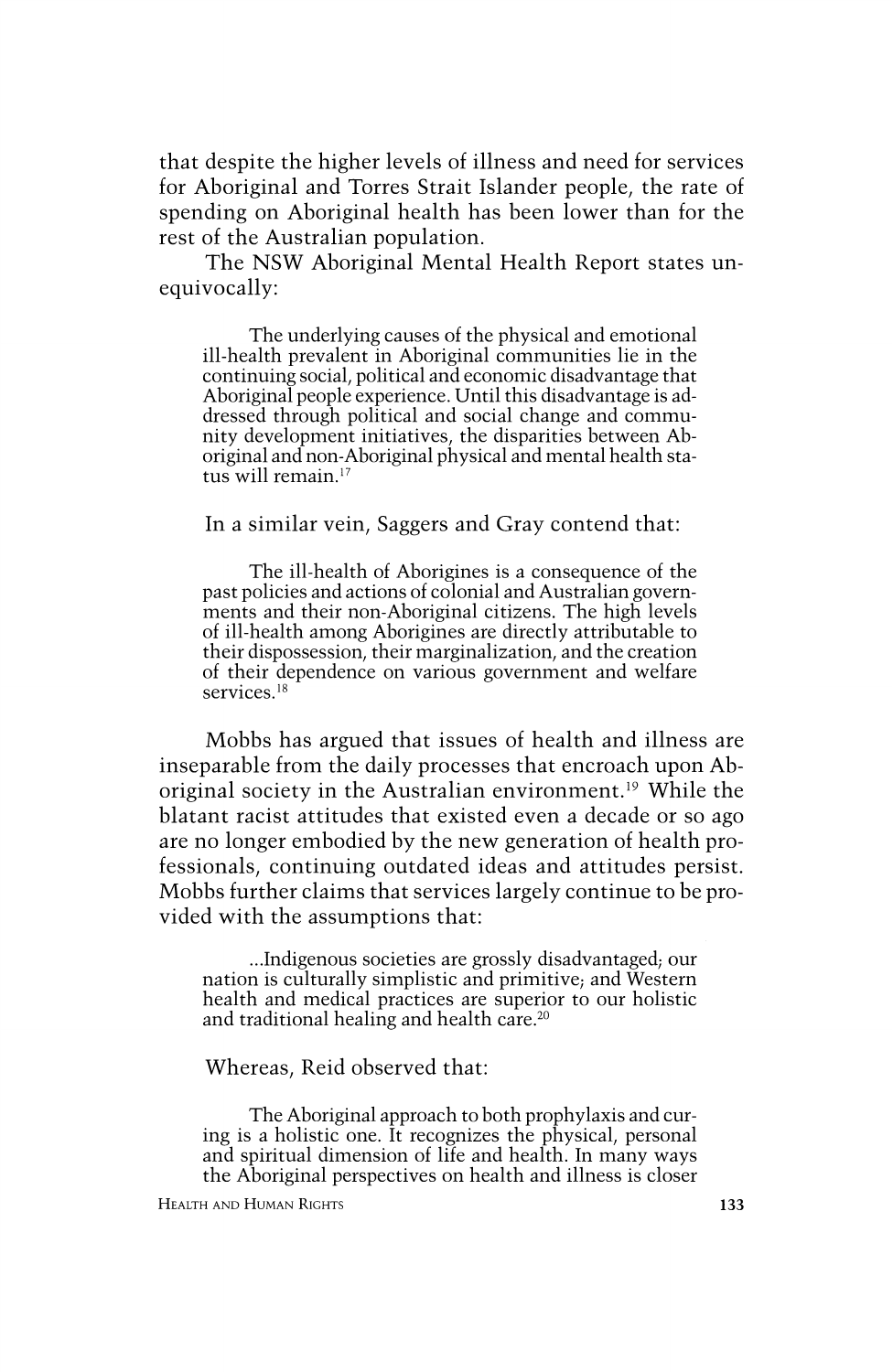**than that of Western medicine to the World Health Organization's definition of health: a state of complete physical, mental and social well-being and not merely the absence of disease or infirmity.21** 

**Unfortunately, since the colonization of Australia in 1788, there has been a major transition from holistic, healthy hunter-gatherer communities to one of unhealthy lifestyles. Many indigenous people have experienced or suffered loss of land, loss of culture, loss of identity, loss of children, loss of self-esteem and institutionalization, discrimination, isolation, abuse, violence and murder.** 

### **Conclusions**

**In the 207 years since European settlement, the indigenous people of Australia have experienced a major fragmentation of traditional ways. They have suffered a breakdown of their methods of social control and leadership and have been removed from their spiritual life. They have experienced systematic attacks on their self-esteem, become socially disintegrated, and been excluded by a majority of white society. Additionally, many have lost contact with their land, their self-reliance, and spiritual and cultural heritage. Racism and discrimination, while less overt than in the past, remains a common experience for many indigenous people in their daily life. We believe that indigenous individuals and peoples are free and equal to all other individuals and peoples in dignity and rights, and have the right to be free from any adverse discrimination: in particular, that based on their indigenous origin or identity. Until this right is recognized and respected by the dominant mainstream society, the health and socioeconomic inequalities experienced by indigenous peoples will remain. It is not surprising that these changes have contributed to cultural conflict and stress in individuals and communities.** 

**Australian indigenous people have been, and in many instances continue to be, deprived of human rights and fundamental freedoms. Dispossession of their land, territories, and resources have prevented Australian indigenous peoples from realizing their rights to development in accordance with their needs and interests. This alienation and enforced improverishment have contributed significantly to the poor 134 Vol. 2 No. 2**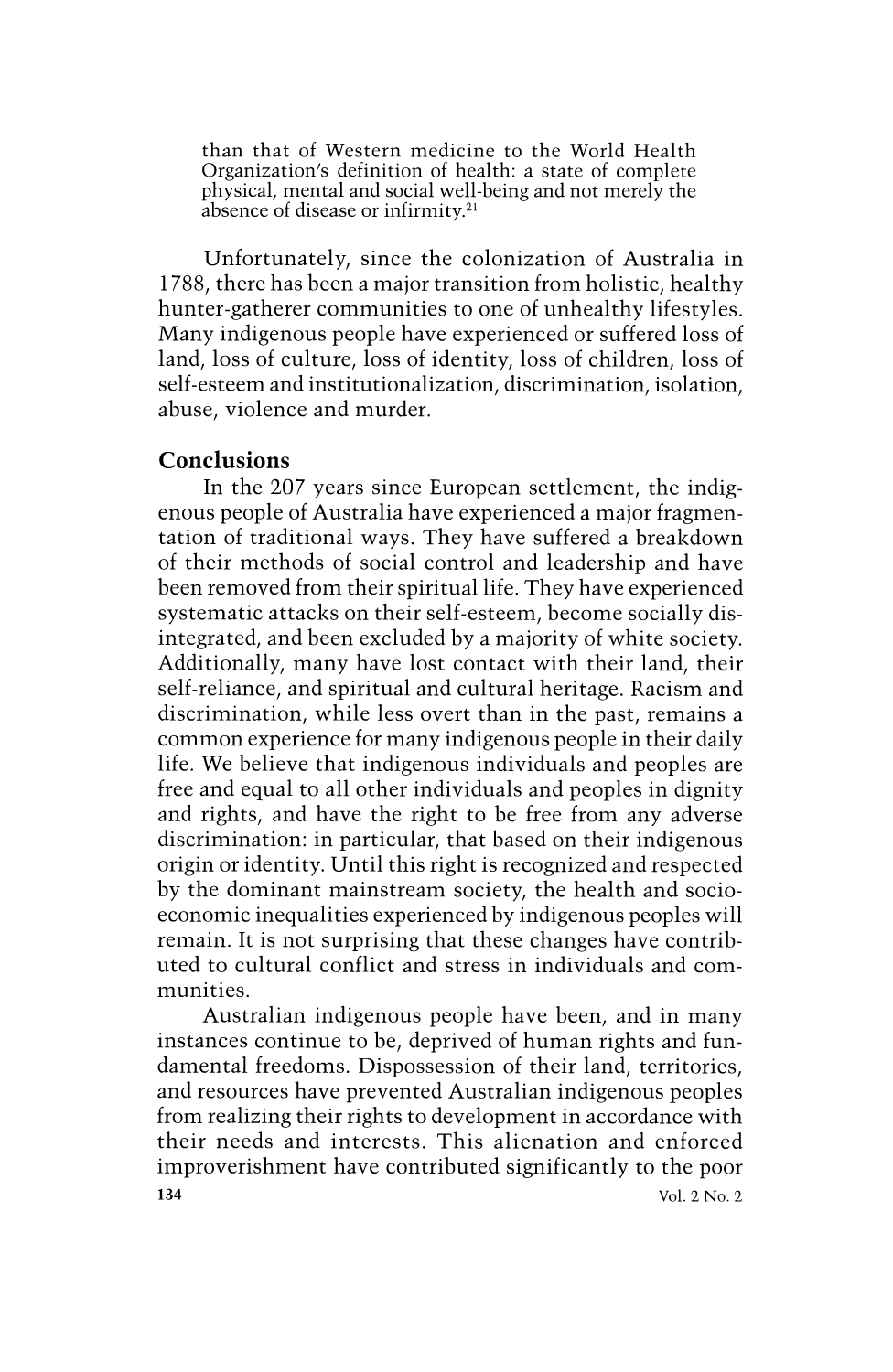**health status of Aboriginal and Torres Strait Islander people and communities. While there have been some major improvements in health during the past 20 years, mortality rates are still far too high and life expectancy too low. Australian indigenous peoples have a fundamental right to expect improvements in their health status similar to that achieved in other countries throughout the world.** 

#### **References**

**1. P. Keating, Redfern speech of 10 December 1992, (Canberra: AGPS, 1992). 2. N. Thompson, "Australian Aboriginal health and health care," Social Science and Medicine, 18 (184):939-948.** 

**3. World Health Organization, Primary health care: Report of the international conference on primary health care. Alma-Ata, USSR, 6-12 September 1978, (Geneva: World Health Organization, 1978).** 

**4. A. Eckermann, T. Dowd, M. Marting, L. Nixon, R. Gray, E. Chong, Binan Goonj: Bridging Cultures in Aboriginal health, (Armidale NSW: University Printery, University of New England, 1992).** 

**5. United Nations Convention on the Prevention and Punishment of the Crime of Genocide, UNGA Res. 260A (III) 9 December 1948, entered into force 12 January 1951.** 

**6. The Australian Genocide Convention, 1949, AGPS, Canberra.** 

**7. S. Rintoul, The Wailing: A National Black Oral History, (Australia: William Heinemann), pp. l03, 114.** 

**8. P. Swan, "200 years of unfinished business," reprint from Contact 112 (Redfern: Aboriginal Medical Service, 1989).** 

**9. Aboriginal Legal Service of Western Australia (Inc), Telling our story: A report by the Aboriginal Legal Service of Western Australia (Inc) on the removal of Aboriginal children from their families in Western Australia (Perth: Aboriginal Legal Service of Western Australia (Inc): 1995). 10. Ibid. pp. 190-191.** 

**11. J. Reid, D. Lupton, "Introduction" in: J. Reid and P. Tromp (eds.), The Health of Aboriginal Australia, (Marrickville, NSW: Harcourt Brace Jovanovich Limited, 1991).** 

**12. N. Thompson, "A review of Aboriginal health status" in: J. Reid and P. Tromp (eds.), The Health of Aboriginal Australia, (Marrickville, NSW: Harcourt Brace Jovanovich Limited, 1991).** 

**13. 1. Ring, The 1992 Elkington Oration: Inequalities in health, the challenge for the nineties, (Queensland: Public Health Association, 1992). 14. Ibid.** 

**15. 1. Ring, "An open letter to the President of the Public Health Association," Australian Journal of Public Health, 19 (3) (1995):228-230. 16. Ibid.** 

**17. NSW Aboriginal Mental Health Report, 1991, p. 10.** 

**18. D. Saggers, D. Gray, "Policy and practice in Aboriginal health" in: J. Reid and P. Tromp (eds.), The Health of Aboriginal Australia, (Marrickville, NSW: Harcourt Brace Jovanovich Limited, 1991).** 

**HEALTH AND HUMAN RIGHTS 135**